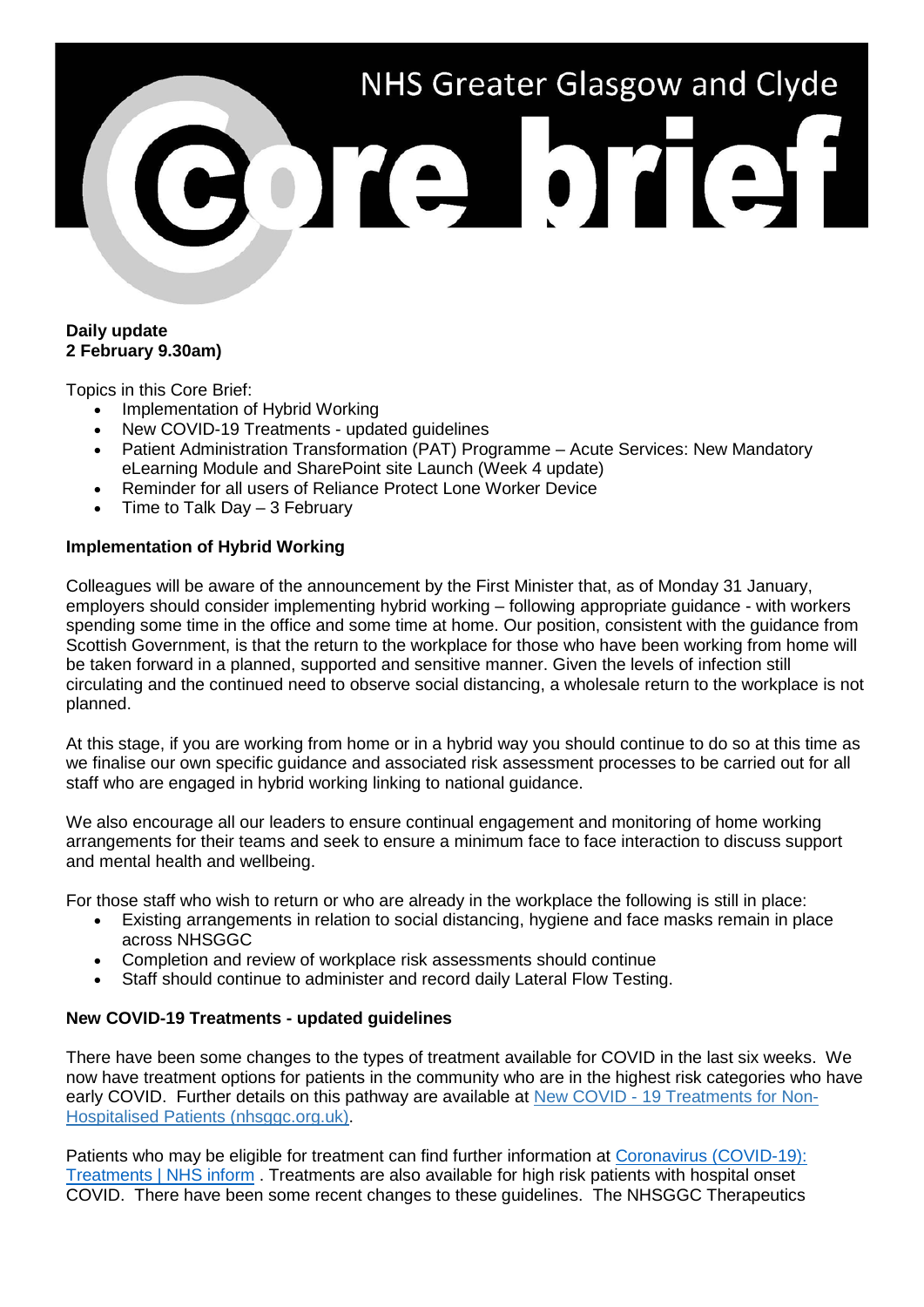Handbook has been updated to reflect these new guidelines: GGC Medicines - [COVID-19 \(Coronavirus\)](https://handbook.ggcmedicines.org.uk/guidelines/covid-19-coronavirus/covid-19-coronavirus-infection/)  [Infection.](https://handbook.ggcmedicines.org.uk/guidelines/covid-19-coronavirus/covid-19-coronavirus-infection/)

#### **Patient Administration Transformation (PAT) Programme – Acute Services: New Mandatory eLearning Module and SharePoint site Launch (Week 4 update)**

One of the gaps identified in the Learning Needs Analysis survey undertaken in 2019/20 was around customer care and it was agreed as part of the PAT Programme to roll out Customer Care



training to all patient facing administration staff within Acute Services. The increased challenges experienced by admin staff due to the pandemic was recognised and the training content was designed to provide further support in this area. The main focus was to refresh ways in which staff can support an overall positive patient experience by providing strategies to help staff feel confident and capable in both patient facing and telephone interactions. Various options were explored on how to deliver this training and the decision was made to develop an eLearning module **Supporting a Positive Patient Experience**. This module is mandatory for all patient facing admin staff within Acute and will be essential to renew every 3 years. The module can be accessed via **Learnpro** under the **Role Specific Mandatory** section.

The Patient Administration Governance Group felt it was important to have all information relating to the Programme easily accessible and therefore have developed our own **SharePoint Site**. This site contains information relating to all aspects of the Programme. Please click <https://scottish.sharepoint.com/sites/GGC-PatientAdministrationTransformationProgramme> to access our site. We would suggest that patient facing admin staff within Acute add this site to their favourites for easy access.

# **Reminder for all users of Reliance Protect Lone Worker Device**

Activation month! For all users of Reliance Protect Lone Worker Device - an Amber Alert MUST be activated this month.

For further details please see [NHSGGC : Lone Working Support Service](https://www.nhsggc.org.uk/working-with-us/hr-connect/health-safety/policies-guidance-documents-forms/lone-working/lone-working-support-service/)

Where any devices are lost, please inform Health & Safety by contacting Heather. Wood@ggc.scot.nhs.uk as soon as possible.

# **Time to Talk Day – 3 February**

**Time to Talk Day** is a national campaign which takes place this year on Thursday 3 February. It is organised by See Me, Scotland's national programme to tackle mental health stigma and discrimination. In partnership with See Me, we are committed to supporting the mental health of our staff and providing the appropriate support routes to aid wellbeing. We would like to encourage all of our staff to actively have conversations with one another about mental health. To embrace the theme: **'The Power of Small',** how a small conversation has the power to make a big difference. The more we



openly talk about mental health, the more myths we bust and the more barriers we break down - helping to reduce the stigma.

# **1. How you and your teams can get involved**

We would like everyone to get involved and encourage you to have conversations about your mental health with each other. Talking and listening are at the heart of the day and we want you to understand how we can all support and empower one another, it doesn't take much to show someone you are willing to listen.